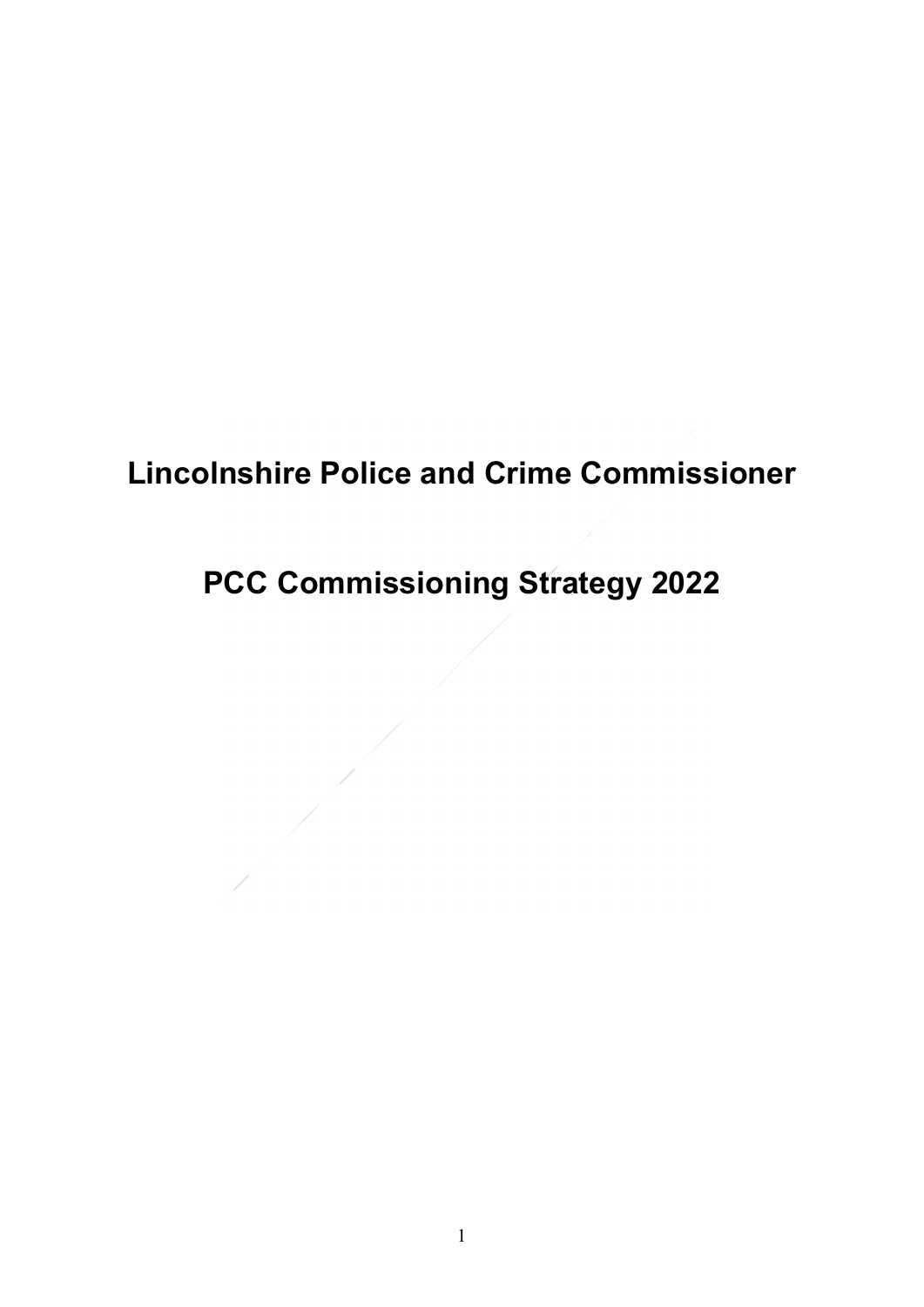# **Document Control Information**

| <b>Name of Document:</b> | PCC Commissioning Strategy 2021                                                     |
|--------------------------|-------------------------------------------------------------------------------------|
| <b>Version:</b>          | 2.0                                                                                 |
| <b>Status:</b>           | Final                                                                               |
| Owner:                   | Chief Executive of the OPCC                                                         |
| Date of this Version:    | 28 February 2022                                                                    |
| <b>Produced by:</b>      | Partnerships and Delivery Manager, Joanne                                           |
|                          | Davison                                                                             |
| <b>Synopsis:</b>         | PCC strategy and plan for commissioning<br>victims and witness support services and |
|                          | community safety services                                                           |
| <b>Approved by:</b>      |                                                                                     |
| <b>Date Ratified:</b>    |                                                                                     |
| Copyholders:             | Public                                                                              |
| <b>Next Review Due:</b>  | 1 <sup>st</sup> February 2023                                                       |
| <b>Enquiries to:</b>     | Joanne.davison@lincs.police.uk                                                      |

 $\frac{1}{\sqrt{2}}$ 

| from  <br>Change<br>control                                                                                                | <b>Initials and Date:</b> | <b>Version:</b> |
|----------------------------------------------------------------------------------------------------------------------------|---------------------------|-----------------|
| previous version:                                                                                                          |                           |                 |
| <b>First Draft</b>                                                                                                         | JD 11/12/2019             | 0.1             |
| Final version of strategy with<br>Commissioning<br>Plan<br>2021/22 included<br>as<br>appendix                              | JD 22/04/2021             | 1.0             |
| Page 18 updated to reflect<br>10% uplift in contribution to<br>SLP in 2021/22                                              | JD 07/05/2021             | 1.1             |
| Strategy updated to include<br>annual<br>review<br>οf<br>partnerships<br>updated to reflect<br>Plan<br>2022/23 commitments | JD 28/02/2022             | 2.0             |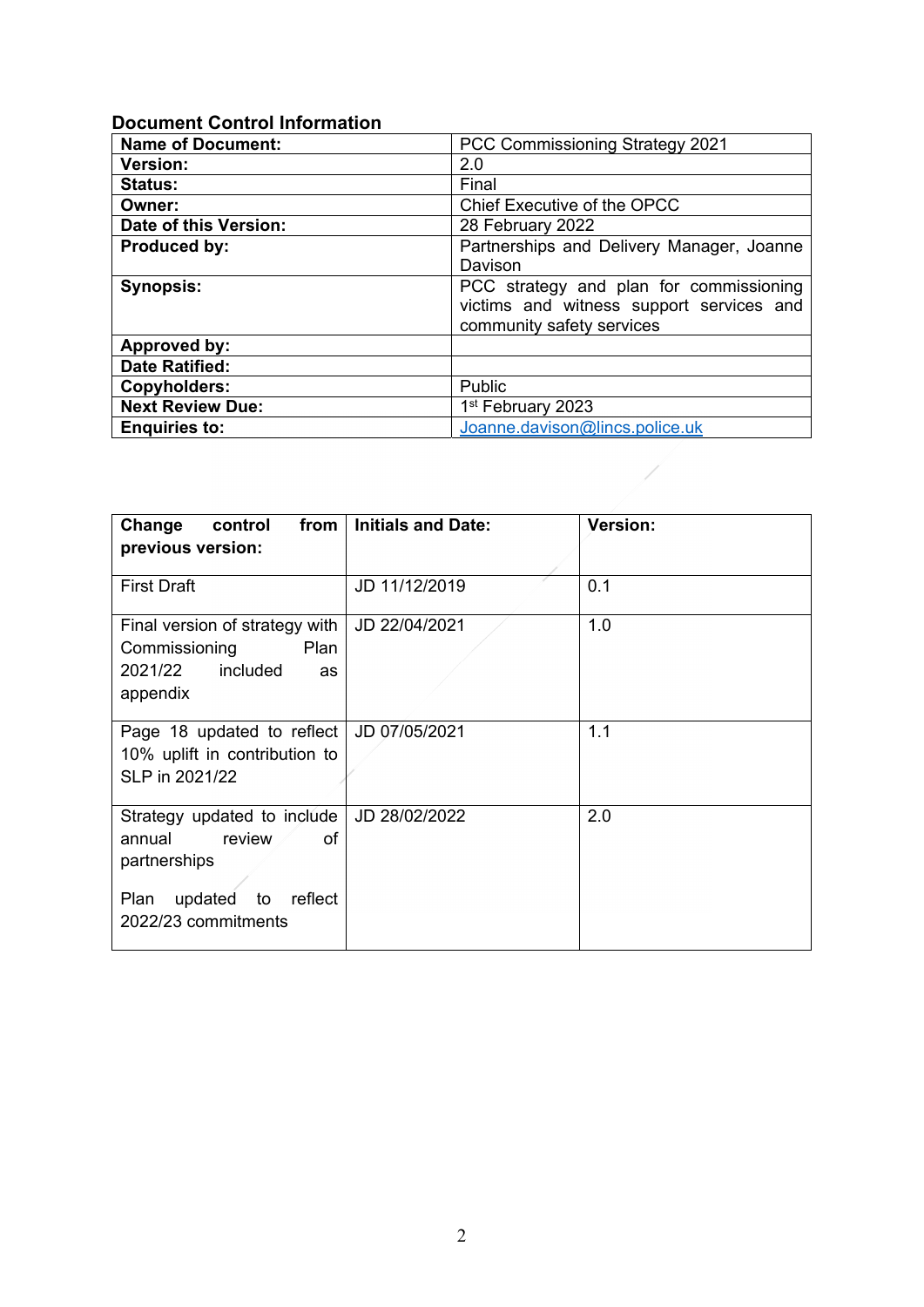# **Contents**

| 1              |     |       |                                                                              |  |
|----------------|-----|-------|------------------------------------------------------------------------------|--|
| $\overline{2}$ |     |       |                                                                              |  |
| 3              |     |       |                                                                              |  |
|                | 3.1 |       |                                                                              |  |
|                | 3.2 |       |                                                                              |  |
|                | 3.3 |       |                                                                              |  |
|                |     | 3.3.1 |                                                                              |  |
|                |     | 3.3.2 |                                                                              |  |
|                |     | 3.3.3 |                                                                              |  |
|                | 3.4 |       | Governance and Performance Monitoring of Commissioned Services 10            |  |
|                | 3.5 |       |                                                                              |  |
| 4              |     |       |                                                                              |  |
|                | 4.1 |       |                                                                              |  |
|                | 4.2 |       | Partnership Agreements and Co-Commissioning Arrangements 11                  |  |
|                | 4.3 |       |                                                                              |  |
| 5              |     |       |                                                                              |  |
|                |     |       | Appendix 1: Meeting the Standard – A Checklist for Commissioning Officers 13 |  |
|                |     |       |                                                                              |  |
|                |     |       |                                                                              |  |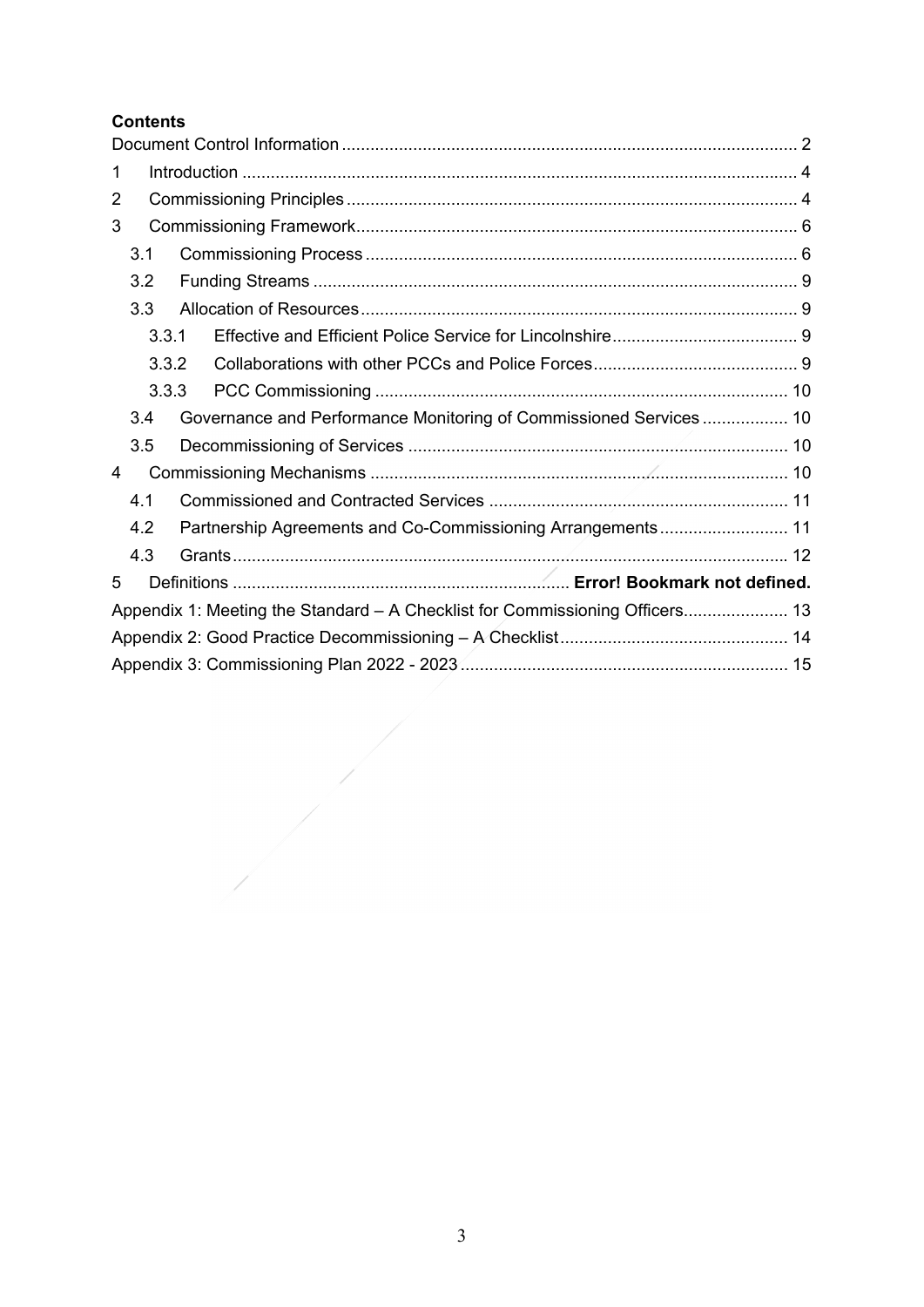## **1 Introduction**

Police and Crime Commissioners were elected across England and Wales in November 2012 in line with the introduction of the Police Reform & Social Responsibility Act 2011. Replacing Police Authorities, Police and Crime Commissioners have significantly wider responsibilities that include commissioning services and awarding grants to support delivery of the priorities in accordance with their Police and Crime Plan.

Each Police and Crime Commissioner received separate funding in 2013 relating to community safety and enabling them to invest in crime and disorder reduction activities. From 2014, no separate funding was received but Police and Crime Commissioners have had discretion to invest from their main police grant. From October 2014, Police and Crime Commissioners have also had responsibility to commission local victims' services.

Each PCC receives funding from the Home Office Police Grant, the local policing precept, and the Ministry of Justice. Beyond providing funding for the police service, under the Police Reform and Social Responsibility Act 2011 the PCC has a responsibility to "provide or arrange for the provision of:

a. Services to help victims or witnesses of, or other persons affected by, offences and antisocial behaviour

b. Services to secure crime and disorder reduction

c. Services specified by the Secretary of State"

The PCC can therefore allocate funding for activities including community safety and prevention, reducing offending and/or reoffending behaviour, and local victims' services. It is for the PCC to decide how to allocate this money, in consultation with local people and partners.

# **2 Commissioning Principles**

The Police & Crime Commissioner for Lincolnshire is responsible for setting the strategic direction for policing in Lincolnshire through the Police & Crime Plan, whilst the Chief Constable is responsible for the operational delivery of policing, including the Strategic Policing Requirement.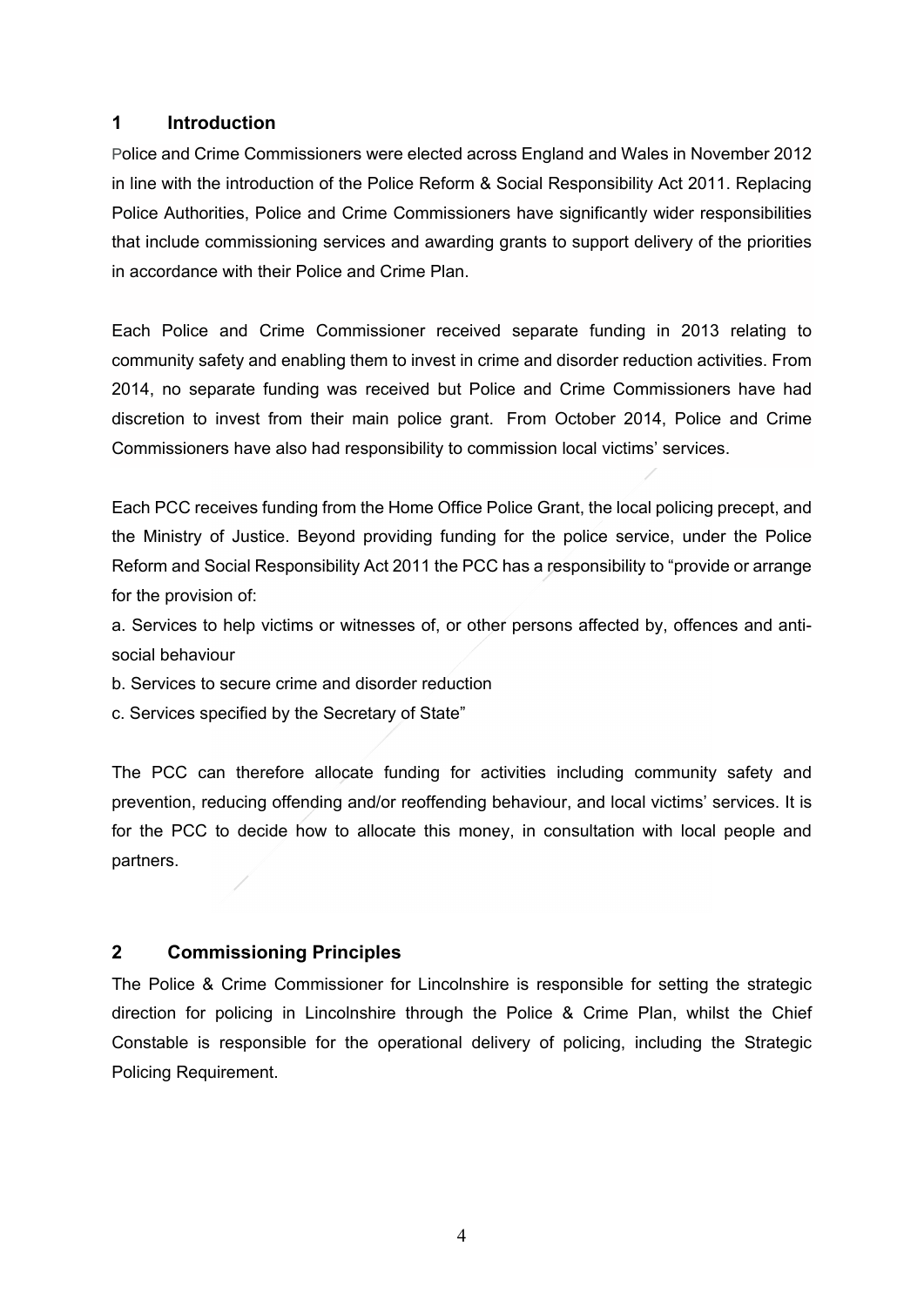The priorities in the Police & Crime Plan inform the Commissioner's decisions as to what funding is made available to the Police and partners to secure reductions in crime and disorder and support victims.

The Police and Crime Commissioner will commission services, either as a sole commissioner of goods and services, or in any collaborative or joint arrangements with partners, based on the eight principles of good commissioning, as identified by the National Audit Office Successful Commissioning Toolkit<sup>1</sup>:

- Understanding the needs of users and other communities by ensuring that, alongside other consultees, you engage with the third sector organisations, as advocates, to access their specialist knowledge
- Consulting potential provider organisations, including those from the third sector and local experts, well in advance of commissioning new services, working with them to set priority outcomes for that service
- Putting outcomes for users at the heart of the strategic planning process
- Mapping the fullest practical range of providers with a view to understanding the contribution they could make to delivering those outcomes
- Considering investing in the capacity of the provider base, particularly those working with hard-to-reach groups
- Ensuring contracting processes are transparent and fair, facilitating the involvement of the broadest range of suppliers, including considering subcontracting and consortia building, where appropriate
- Ensuring long-term contracts and risk sharing, wherever appropriate, as ways of achieving efficiency and effectiveness; and
- Seeking feedback from service users, communities, and providers to review the effectiveness of the commissioning process in meeting local needs.

It should be noted that the principles do not mention grant making, but neither do they preclude it. Where it would provide better value for money (for example, where it is a more economic process, or a more effective approach to the achievement of outcomes) then it remains an appropriate alternative way for the OPCC to source services and meet users' needs. The Commissioner will exercise his discretion to decide which method of commissioning services is the most suitable for his purposes and likely to provide the best value for money.

<sup>1</sup> https://www.nao.org.uk/successful-commissioning/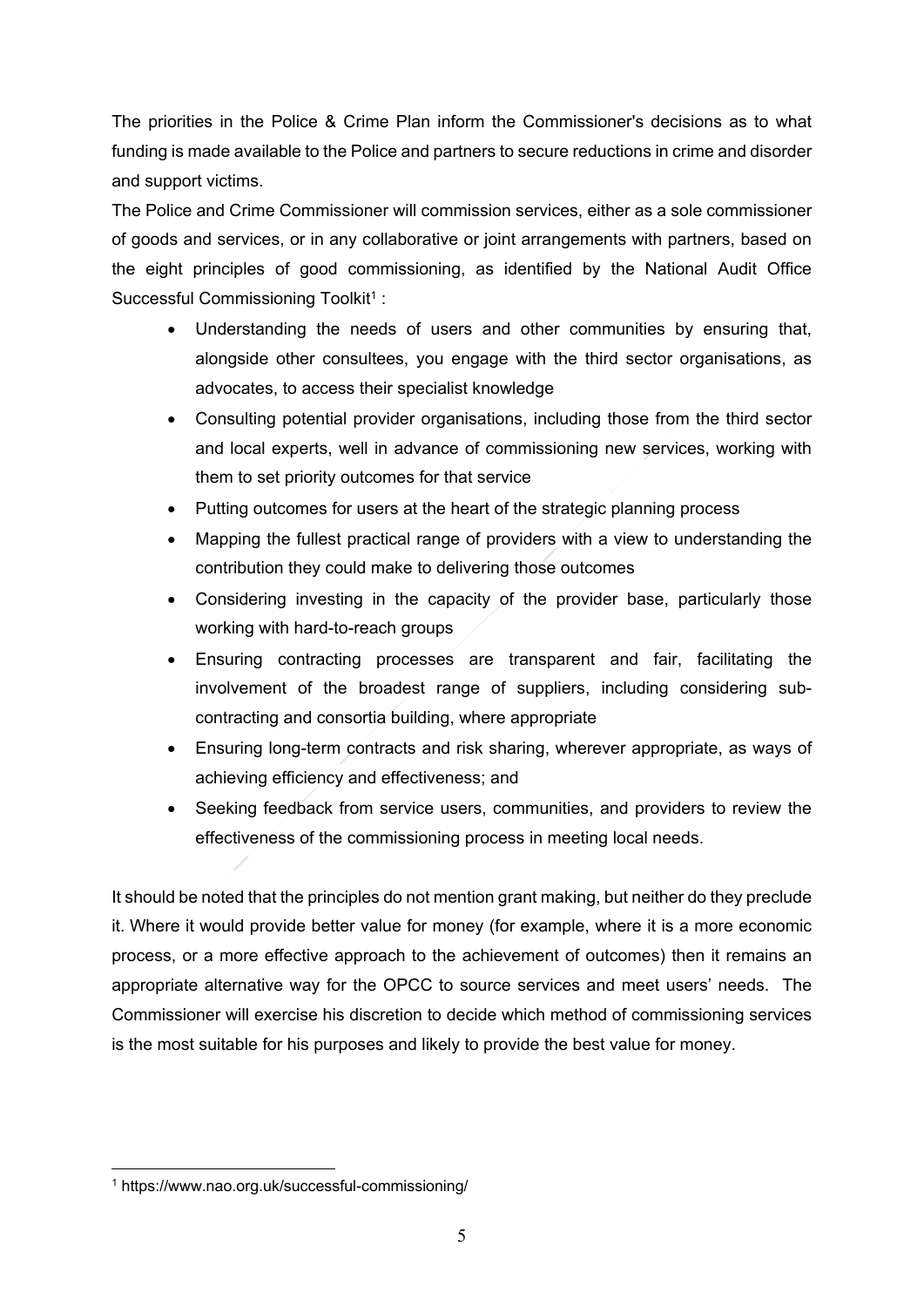# **3 Commissioning Framework**

A commissioning framework is integral for outlining the strategic approach to be taken in relation to activities pursued and how they will contribute to delivery of the PCC's objectives as outlined in the Police and Crime Plan.

This Framework will ensure that:

- a. The Police & Crime Plan determines, directs and communicates how commissioning will support the Police & Crime Plan priorities<sup>2</sup>.
- b. There is a shared vision across Lincolnshire community safety partners, providers and users on how to reduce crime within communities and make Lincolnshire a safe place.
- c. A wide range of partners working across Lincolnshire have a clear evidence base for commissioning services, particularly in the context of reducing public sector resources.
- d. Collectively with partners through effective commissioning, we will deliver better outcomes.

#### **3.1 Commissioning Process**

To be fair, transparent and consistent, all commissioning and ad-hoc funding activity will follow the PCCs agreed commissioning process. This will ensure that that any investment is in line with the Police and Crime plan and needs analysis and is aligned to strategic commissioning intentions.

#### **What is commissioning?**

Our definition of commissioning is "the process for deciding how to use the total resources available in order to achieve agreed outcomes in the most efficient, effective, equitable and sustainable way".

Central to the process of commissioning is the understanding of need and demand from the people who use the services. This understanding guides the planning about the type of services required, what those services need to deliver, and how those services should be purchased. To complete the process, service users provide information and feedback about how well the service is performing. This process is continuous as the needs and priorities of communities' change. This whole process is known as the 'Understand, Plan, Do, Review' commissioning cycle and will be adopted for the commissioning of services by the OPCC.

<sup>2</sup> https://lincolnshire-pcc.gov.uk/media/2314/community-safety-policing-and-criminal-justice-plan-2017-march-2021amended-june19.pdf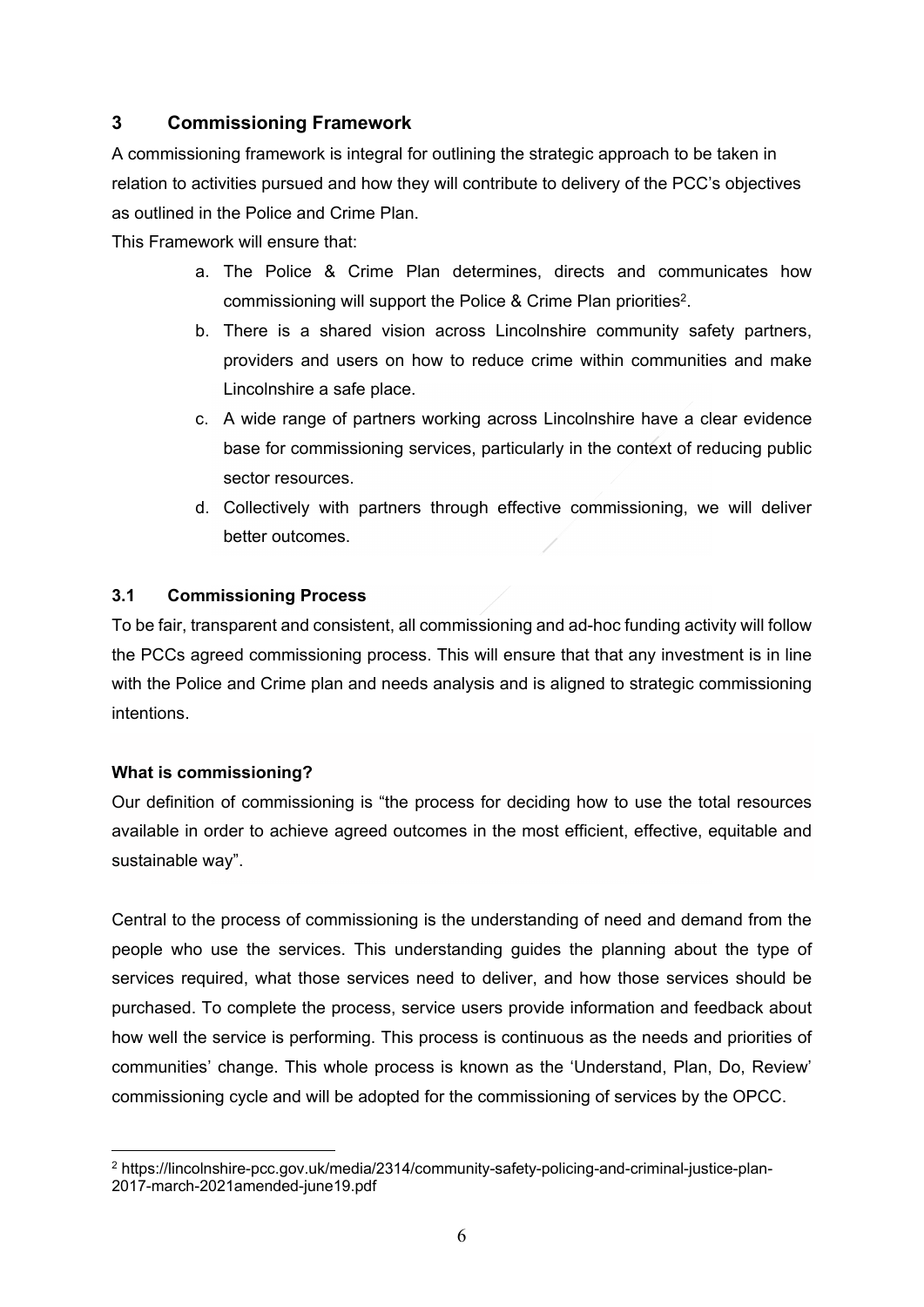#### **Understand**

On an ongoing basis the OPCC will review existing information sources to assess crime, community safety and criminal justice need within Lincolnshire.

We will

- Recognise local outcomes, needs, resources and priorities in collaboration with others
- Learn from 'what works' in Lincolnshire ensuring good practice and effective delivery contributes to a shared knowledge base.
- Take account of provider information and community views and build on the work of others
- Collate and analyse a wide range of data and information, ensuring that the content and findings from needs assessments undertaken by others is included in this body of knowledge. This includes, but is not limited to, the Joint Strategic Needs Assessment, Force Management Statement and Community Safety Partnership analysis
- Analyse through effective performance management and review current activity and delivery of force and partners to identify where there are successes and whether delivery continues to meet the needs of our communities

#### **Plan**

For the planning stage the PCC is committed to:

- Involve individual residents, service users, partners, local communities and other stakeholders in the decision-making – including through advice and consultation with partnership groups such as the Community Safety Partnerships
- Identify the needs of our local population and how these may change over time by listening to our communities and partners
- take account of all evidence that is available from local, regional and national sources
- Seek and exploit opportunities for collaboration where this would improve outcomes or value for money
- Identify and understand what are emerging short, medium and longer term priorities and where there are gaps
- Understand what others are doing –what needs to continue to be delivered, what can stop, and what else is needed
- Identify how best we can achieve this together based on the evidence we have
- Share my intentions with Lincolnshire communities and partners involved in the delivery of the Police and Crime Plan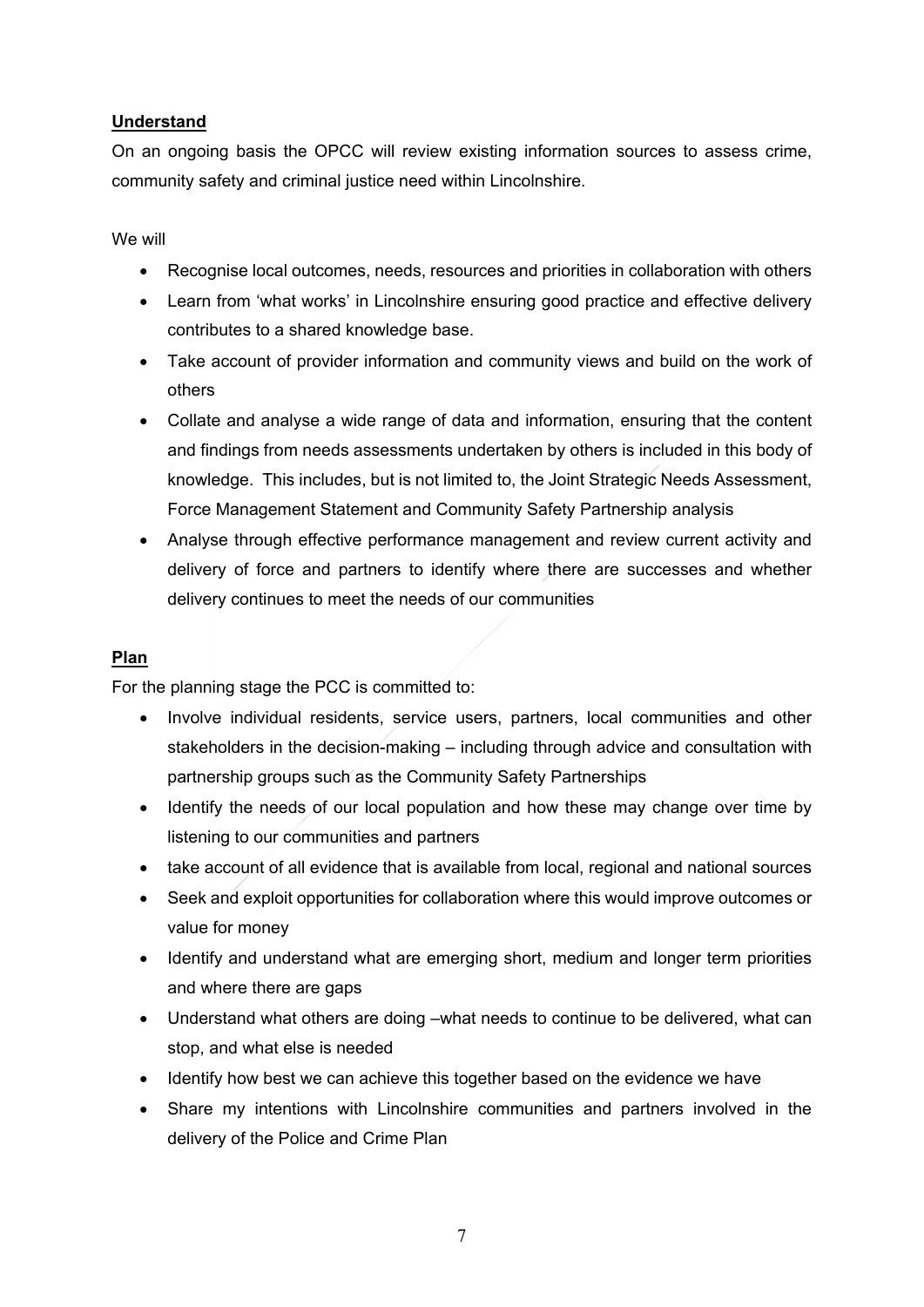Prepare and publicise outcome-based specification/s when required inviting proposals from a range of partners working alone or in collaboration.

#### **Do**

- Where required, secure goods or services that best meet community outcomes
- Issue contracts directly, jointly or through devolving to partners / communities
- Manage performance for the duration of delivery
- Decommission where there is a need
- Use the resources within the Commercial and Procurement Team to provide expert procurement, legal and financial advice
- Monitor delivery through specific, measurable, achievable, realistic and timely outcomes and manage relationships
- Co-ordination across a range of services such as the criminal justice system, health, housing, community safety, welfare rights, employment, education and access to information and advice are vital to ensuring positive outcomes
- By working with service providers, we will be able to react quickly to intelligence and create new and innovative approaches to meet needs
- Effective partnership working will support the achievement of shared objectives and reduce waste and duplication
- Identifying and agreeing joint commissioning priorities where appropriate will be a key feature of our commissioning activities

#### **Review**

For the review stage is important that we have measures in place:

- To identify the level of success there has been with the activities we are undertaking to achieve our goals
- To ensure quality of service and continuous improvement
- To evaluate and learn what does and does not work and feed this into our broader understanding and knowledge
- All delivery should be reviewed against expected outcomes and quality assured to ensure contracts are fulfilled
- Publish/promote what is being funded and the impact/outcomes comms rather than just Decision Report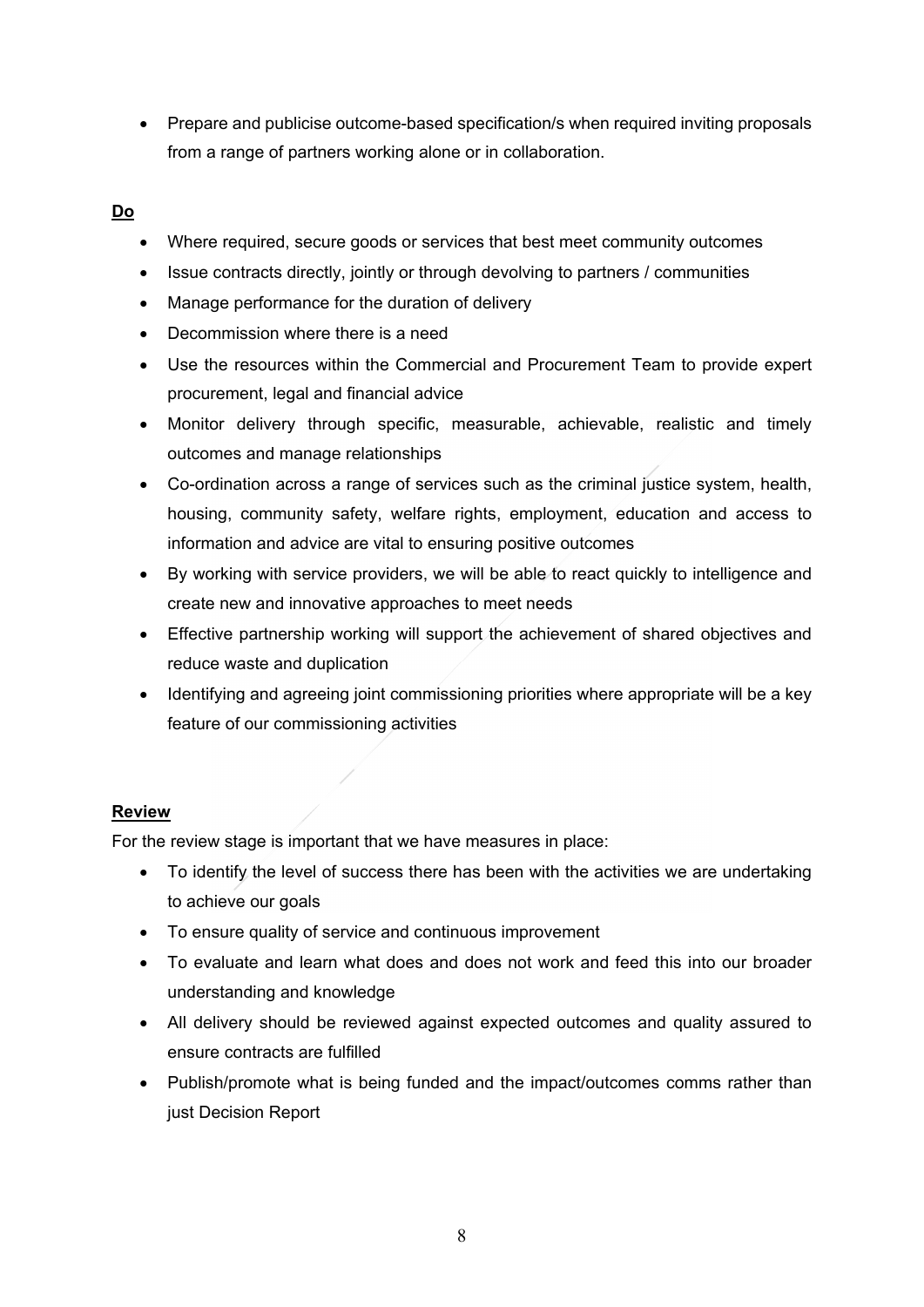#### **3.2 Funding Streams**

The PCC receives all funding in relation to policing. These funds are used to meet the strategic policing requirement (as set by the Home Secretary) and provide national, regional and local policing services to protect the people of Lincolnshire. The main funding streams for the PCC are:

- the Lincolnshire allocation from central government
- the local policing precept; and
- income from other sources

More information on these funding streams can be found in the PCCs budget which is available on the PCC's website.

#### **3.3 Allocation of Resources**

The three main areas that receive funding for the purpose of policing and community safety are detailed below. The amounts will vary each year and the funding recipients are subject to change. Appendix 3 details the Commissioning Plan for 2021/22.

#### *3.3.1 Effective and Efficient Police Service for Lincolnshire*

The Chief Constable provides the PCC with professional advice on the threats, risk and harm to Lincolnshire and what is required to meet the direction and priorities as set out in the PCC's Police and Crime Plan. A budget is then allocated to the Chief Constable based on the information provided. The Chief Constable is held to account for the delivery of an effective and efficient police service by the PCC through an integrated performance process. The details of the governance arrangements and decision making are set out in the Scheme of Governance which is available on the PCC's website. The detail for this grant is provided within the Medium-Term Financial Strategy, which is available online.

#### *3.3.2 Collaborations with other PCCs and Police Forces*

These collaborations are services where PCCs and Chief Constables have entered into legal collaboration agreements to receive the same service that is more effectively and efficiently delivered across more than one policing area. PCCs hold Chief Constables to account through regional strategic boards. PCCs are still responsible for the services provided to their community whilst Chief Constables are responsible for their own police officers and police staff.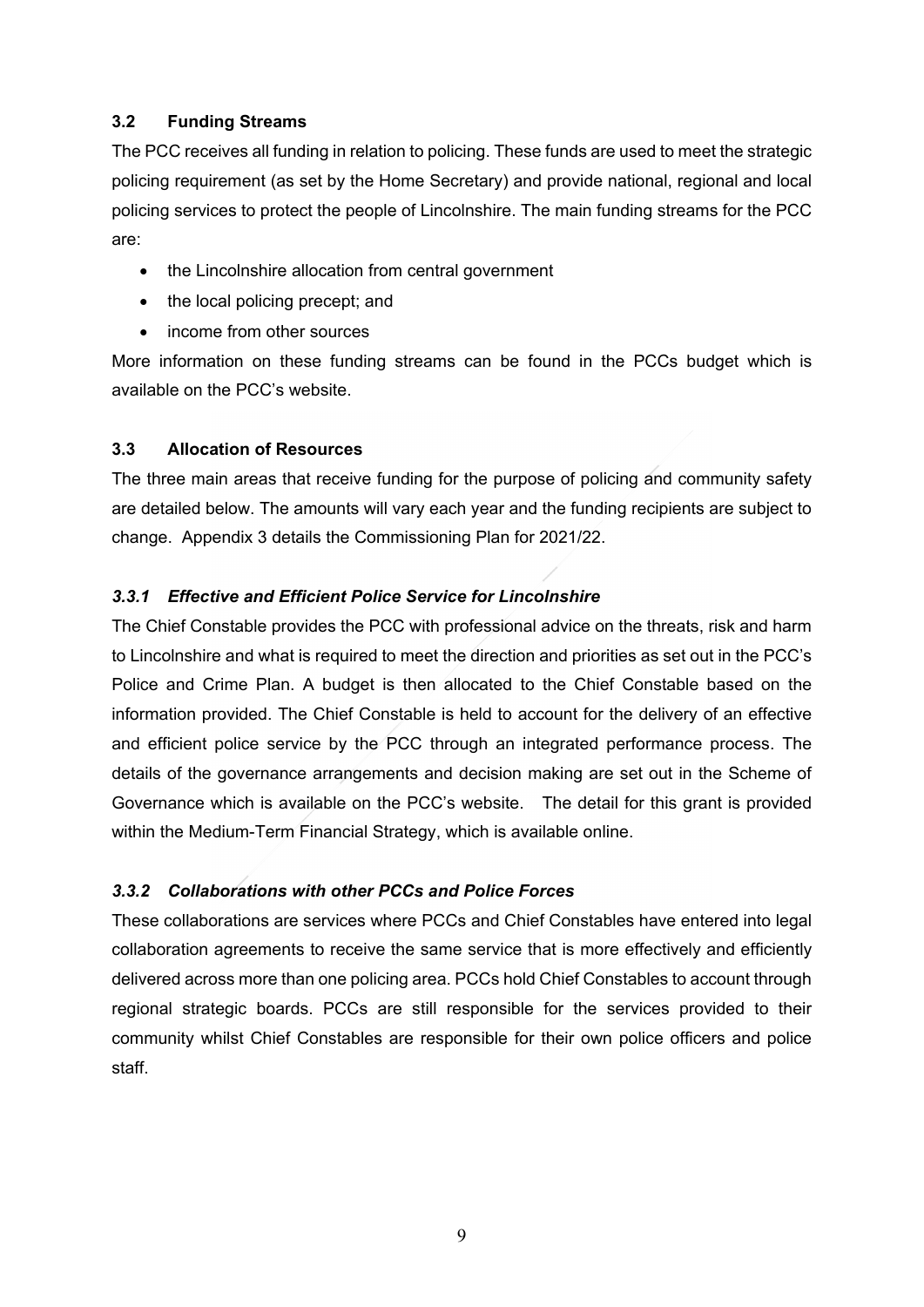#### *3.3.3 PCC Commissioning*

The Commissioner determines the level of funding for commissioning services. This currently takes the form of the Community Safety Fund, and a Victims Fund (provided by the Ministry of Justice). These funds are used by the PCC to commission and/or grant fund specific services that are delivered outside of the police, to meet the priorities set out in his Police and Crime Plan. These services could be commissioned solely by the PCC or jointly with other partners.

#### **3.4 Governance and Performance Monitoring of Commissioned Services**

All funding mechanisms will be subject to contracts/agreements between successful organisations/individuals and the Commissioner, which will specify the relevant requirements, value, monitoring arrangements, evaluation and performance monitoring conditions. The contracts/agreements will also specify quality standards around procurement practice, as well as performance measures for monitoring purposes and will include details of how the PCC will manage any instances where the outcomes are not being achieved.

#### **3.5 Decommissioning of Services**

Commissioning also leads to decommissioning. This is the process of planning and managing a reduction in service activity or terminating a contract in line with commissioning objectives. As goods and services are commissioned, embedded into daily activity and improvements demonstrated, new services or a change of provider may be required. On some occasions the PCC may provide some funding for innovative ideas. Part of the agreement to fund these ideas will be to achieve a more permanent funding source. Where necessary, the PCC will reduce services or decommission services that are no longer needed. This ensures that finite resources are directed to the most effective services and aligned to the PCC's Plan. Before taking such a decision the PCC will consider all the information that is available to him, including the last governance and performance monitoring report. Decisions will be always be taken in an open and transparent manner and published on the website.

Appendix 2 provides a checklist for Commissioners needing to plan a decommissioning exercise.

#### **4 Commissioning Mechanisms**

The primary commissioning mechanisms that will be used are:

- Commissioned and Contracted Services
- Partnership Agreements
- **Grants**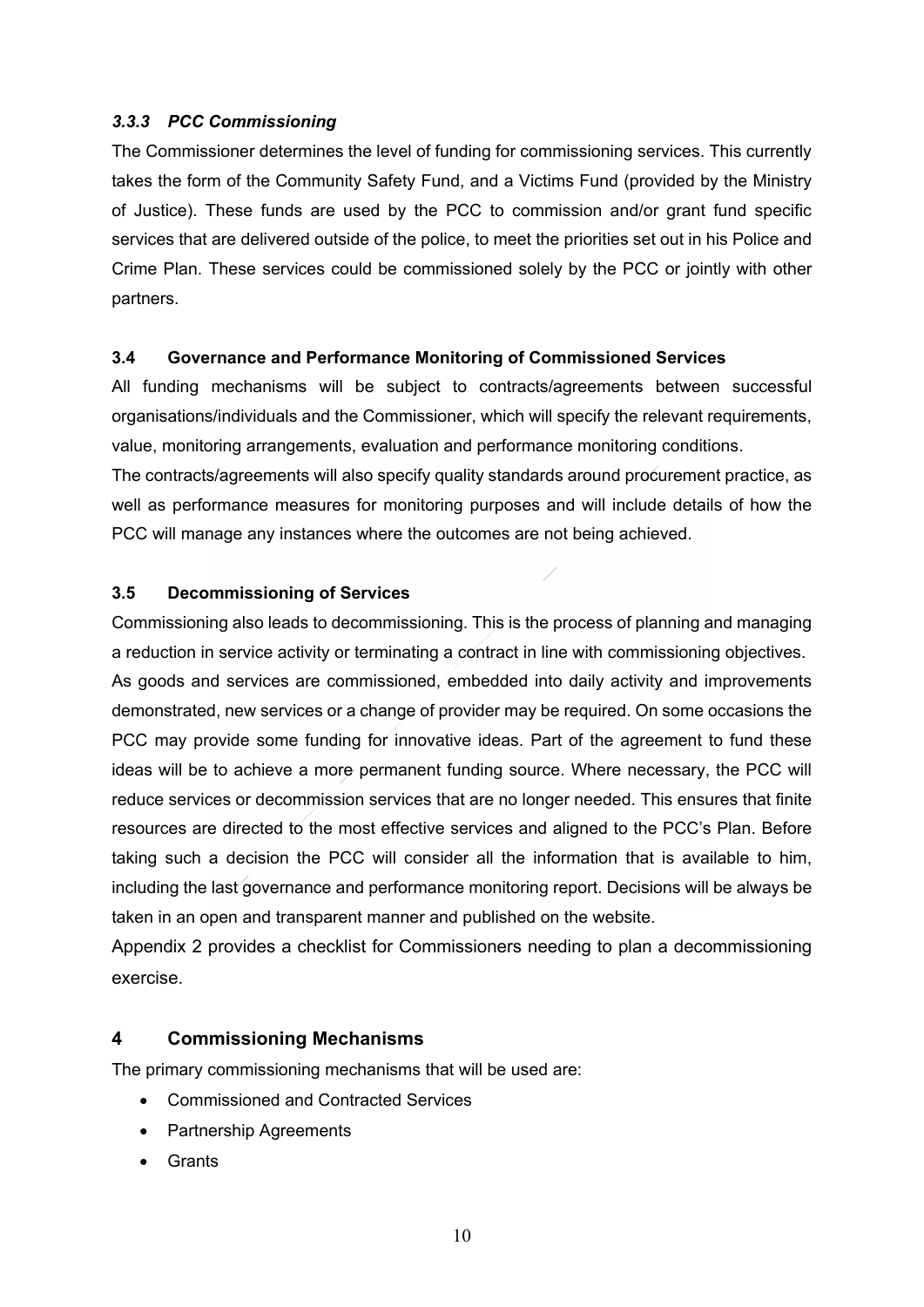• Short- or medium-term contract awards

A decision on the most appropriate mechanism for commissioning a service will be taken as part of the commissioning process but will include assessing the benefits, restrictions and legal requirements for both the PCC and the provider. The method chosen will be informed by the Financial, Contract and Procurement Regulations<sup>3</sup>, Commissioning Principles, service requirements and what is right for Lincolnshire. Appendix 1: Meeting the Standard – A Checklist for Commissioning Officers should be referenced to ensure the relevant factors have been considered to determine the most appropriate commissioning mechanism.

#### **4.1 Commissioned and Contracted Services**

The PCC will enter into a contract with providers for goods and services. This will involve testing the market in some form, agreement to a service specification, and then entering a contractual relationship to meet those requirements. There are a range of approaches that could be used and these will be proportionate to several factors including the value of the contract, length of contract, and procurement frameworks that are available.

This mechanism provides the greatest level of control for the PCC to ensure that the goods and services provided are the most effective at the most competitive price and help deliver the priorities within the Plan.

It is recognised, however, that the associated costs for using this delivery method are higher. Also, it takes longer to establish the contract and requires significant input to ensure the benefits are maximised.

As such commissioned and contracted services will:

- Be used proportionately within the public sector legislation and the contract value
- Explore all alternative rates and procurement whenever possible
- Identify the required commissioning resources to meet the principles in the Commissioning Strategy and be an effective commissioner of goods and services

#### **4.2 Partnership Agreements and Co-Commissioning Arrangements**

The PCC will enter into partnership arrangements with other public sector organisations to jointly obtain services, either directly as a joint commissioner or as a contributor to a joint funding arrangement.

Each partnership agreement will set out the PCC role, the necessary governance arrangements, payment schedules and the service requirements.

Partnership agreements will:

<sup>3</sup> http://intranet/Interact/Pages/Content/Document.aspx?id=3019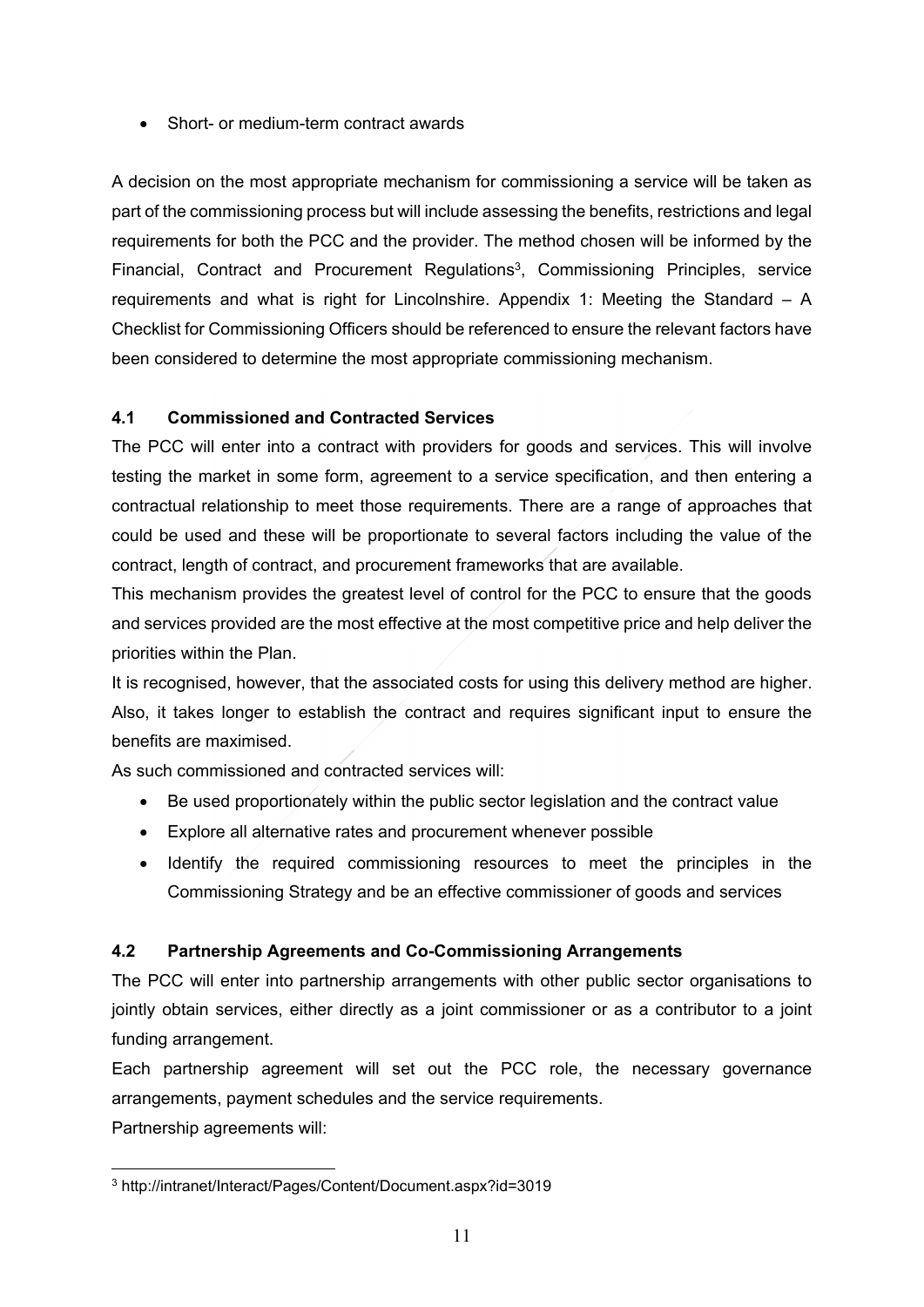- Only be used with other public sector organisations
- Be used for all public sector organisation arrangements regardless of financial value
- Have proportionate governance in place to ensure delivery of police and crime plan priorities and the management of risk
- Work within the parameters of this strategy and meet the needs of the PCC
- Be subject to annual review in quarter 4 of the financial year to assess effectiveness of the partnership in relation to the anticipated outcomes and value for money. This assessment will inform decisions to continue, cease or adapt the existing agreement.

#### **4.3 Grants**

The PCC is able to issue grants to reduce crime and disorder that supports the delivery of his Police and Crime Plan. Grants will be used for small scale work where a project, service or action can be delivered quickly. In these circumstances, simple agreements will be issued that outline the specific conditions regarding use of the grant. Where appropriate service providers will be required to provide performance data and progress reports. Requests for reports on how the PCC grant has helped the communities of Lincolnshire will be proportionate to the service provided.

Grants will be used, but not limited to, the following circumstances:

- To provide one-off funding arrangements
- Where the application for funding meets a clear objective in PCC's Police and Crime Plan
- Predominately used to support community and voluntary groups where formal contracts are unsuitable and not appropriate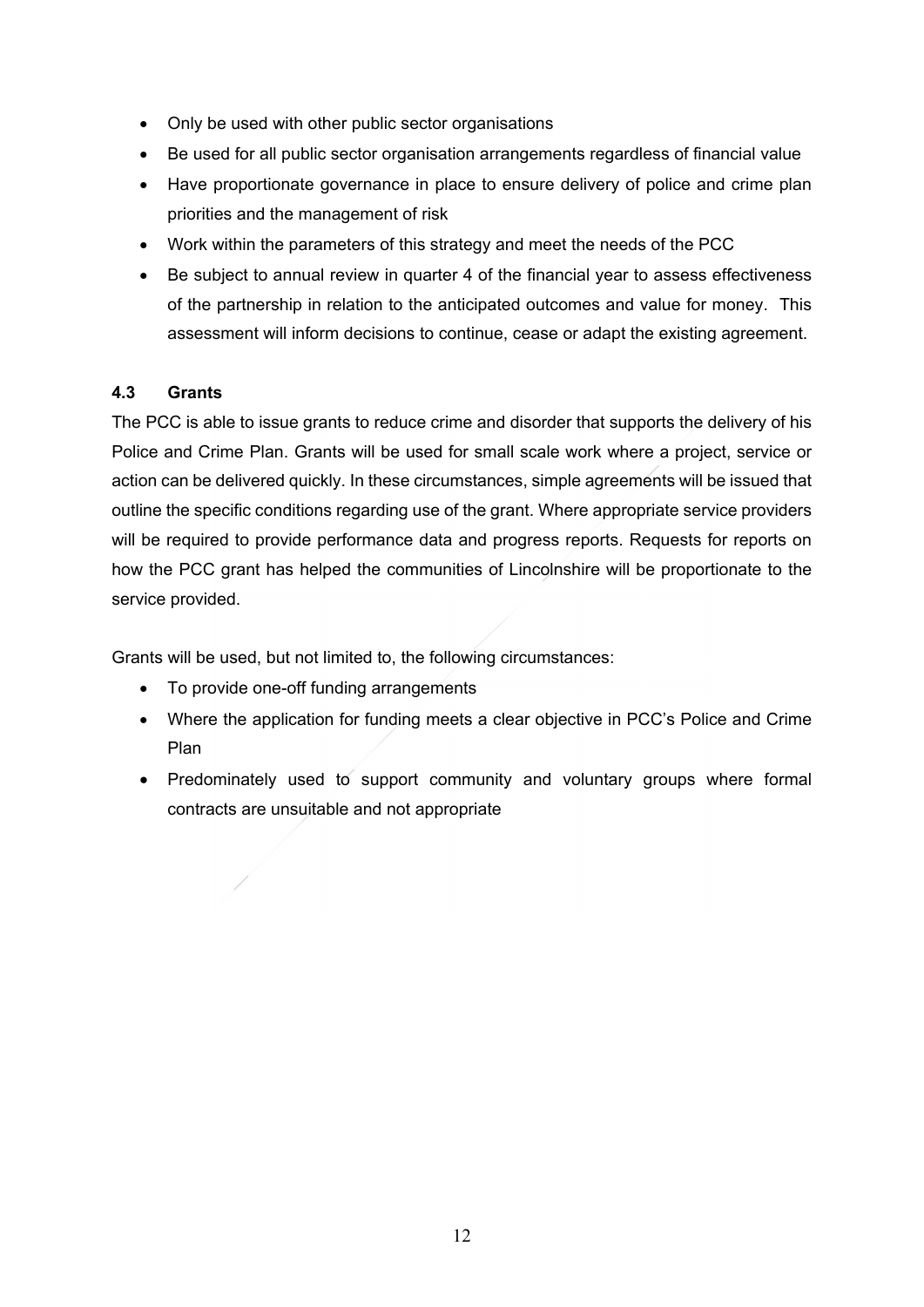## **Appendix 1: Meeting the Standard – A Checklist for Commissioning Officers**

 $\checkmark$  The proposed service delivery model has been reviewed and challenged during development of the commissioning plans and outcomes.

 $\checkmark$  The proposed commissioning process maximises joint commissioning opportunities and integration with other local partners.

 $\checkmark$  Consultation has taken place on commissioning plans and we have clearly set out the question and been honest about any limiting factors.

 $\checkmark$  Equality impact assessments have been completed for all commissioning plans.

 $\checkmark$  Commissioning plans are focussed on outcomes and have a timely evidence base.

 $\checkmark$  Plans include service user involvement at appropriate stages.

 $\checkmark$  Commissioning plans show how they contribute to meeting our social, equality and environmental objectives.

 $\checkmark$  Decommissioning processes have been well planned and appropriate resources assigned to manage the process (see Appendix 2).

 $\checkmark$  The procurement process has been well planned with realistic timescales for delivery and transition.

 $\checkmark$  Procurement opportunities have been advertised in a fair way and procurement outcomes reported.

 $\checkmark$  Contract performance management requirements have been clearly set out in the contract documents.

 $\checkmark$  Contract performance management forms a continuous dialogue.

 $\checkmark$  Ensure services we commission are living wage employers.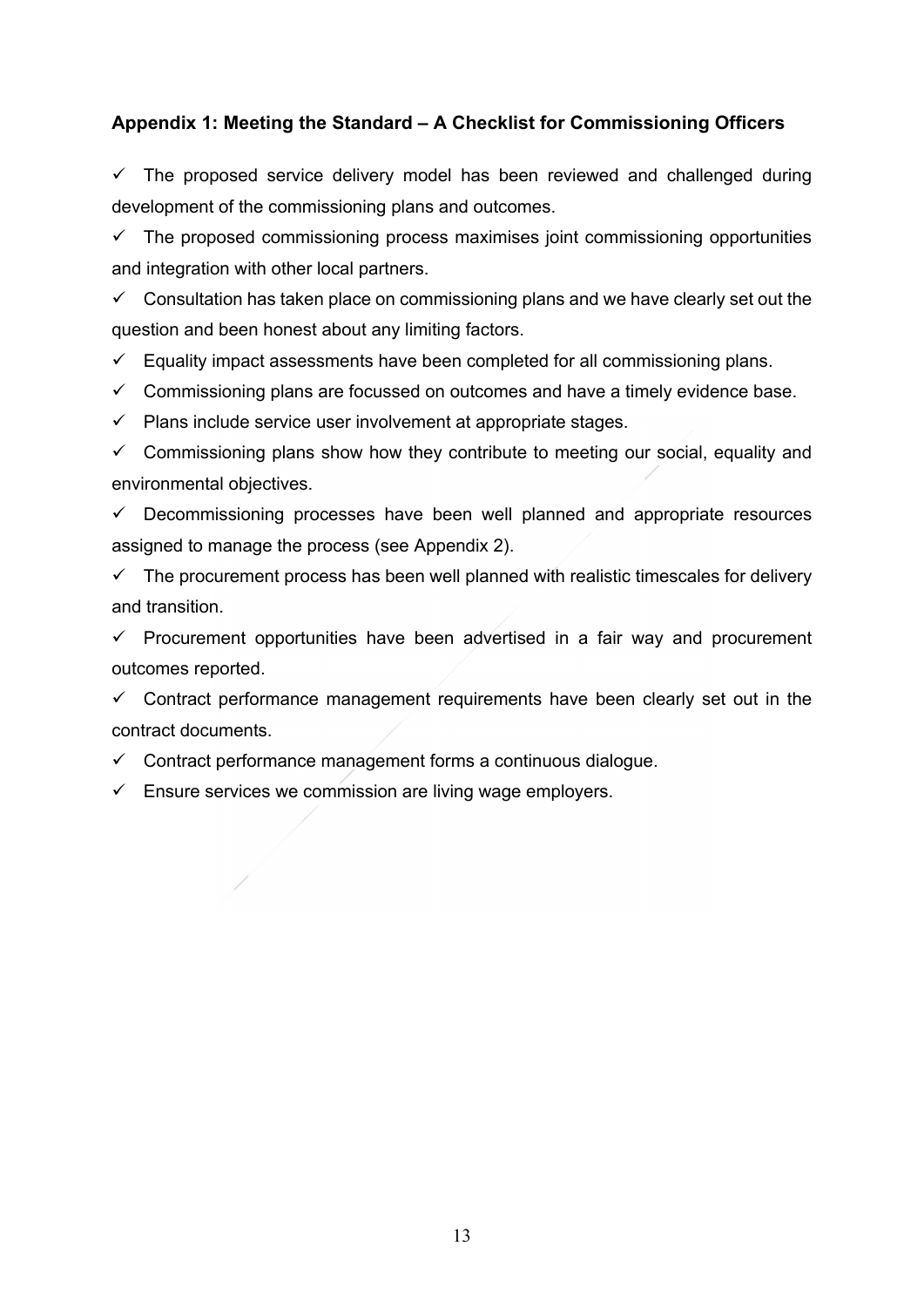#### **Appendix 2: Good Practice Decommissioning – A Checklist**

 $\checkmark$  Has a lead officer or project manager been identified and has access to support as needed?

 $\checkmark$  Is there a clear project plan for the decommissioning including clear milestones which fit with stakeholder decision making structures, and allow time for effective communication? Is there scope for some flexibility within it?

 $\checkmark$  Is it clear what the legal requirements of the process are, and how they will impact on timescales in particular?

 $\checkmark$  Is there a clear communication plan which includes all stakeholders?

 $\checkmark$  Is there ownership of the project plan both corporately and politically?

 $\checkmark$  Does the project plan allow for an impact assessment including an equality impact assessment and a risk assessment (if not already completed)?

 $\checkmark$  Have all of the key stakeholders been identified and is it clear what their role will be in the process? When and how will they be involved?

 $\checkmark$  Is the process appropriate and proportionate to the size and impact of the services, their complexity or sensitivity?

 $\checkmark$  Is the decommissioning process fair and transparent with equality and impact assessments and engagement plans well-planned?

 $\checkmark$  Has a risk register been agreed and a process is in place to proactively manage the risks?

 $\checkmark$  Are there clear transitional agreements for service users which have been agreed with the provider, and minimise impact on service users? Do these include proposed timescales, ongoing communication arrangements, and an agreed approach to the sharing of information?

 $\checkmark$  Is there an agreed approach to the evaluation of the decommissioning process?

 $\checkmark$  Does this evaluation process include other stakeholders?

 $\checkmark$  Is there a mechanism for sharing any learning from this evaluation process?

14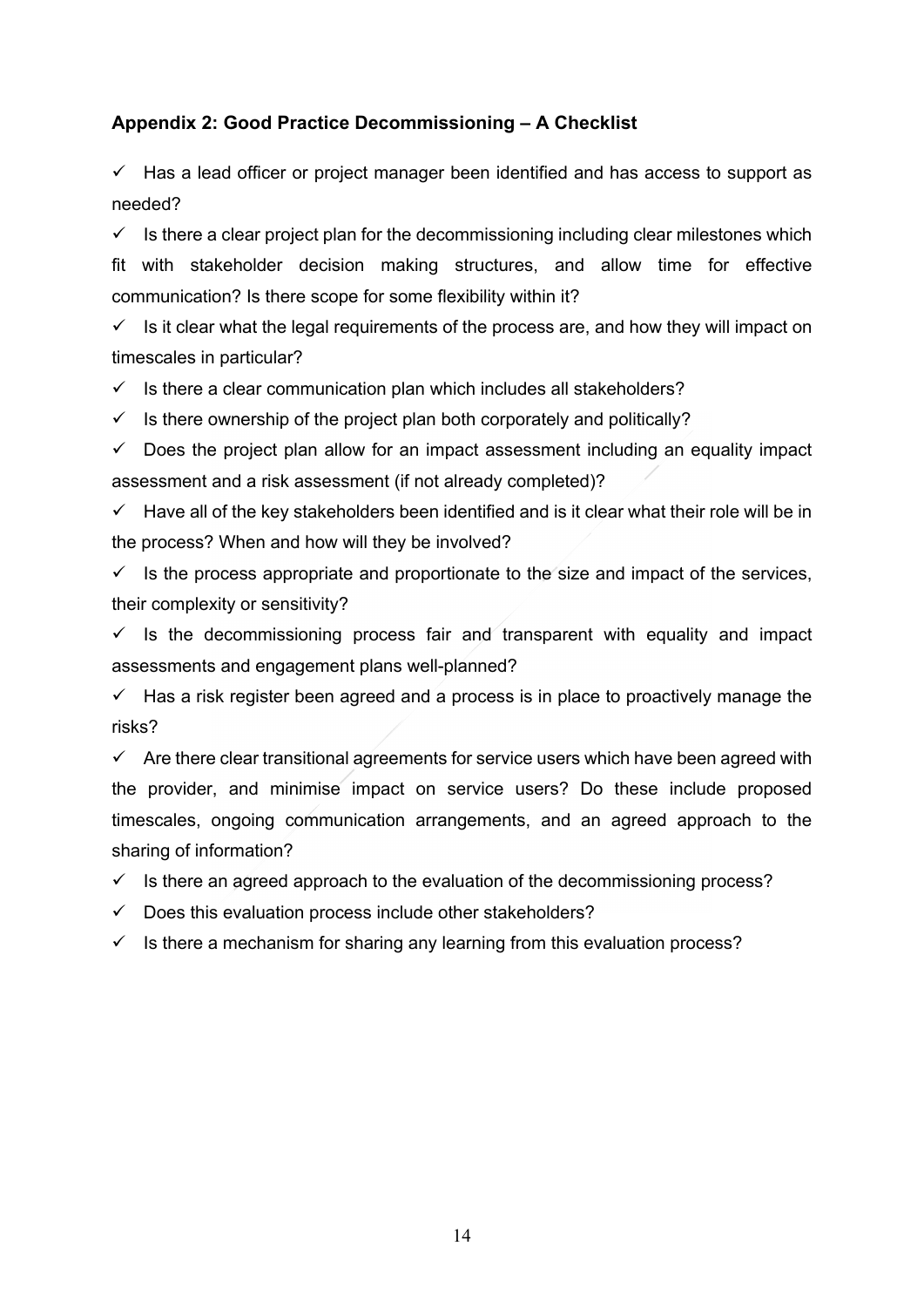## **Appendix 3: Commissioning Plan 2022 - 2023**

The Commissioning Plan details the commissioning approach and budget for 2022/23.

#### **Victims Fund - £1,031,000**

The Ministry of Justice provides a ring-fenced grant on a statutory basis to the PCC to commission services to support victims and their immediate family members cope and recover from crimes they may have experienced, regardless of whether the crime has been reported to the Police. This grant is subject to specific conditions and requirements, which includes the submission of grant returns detailing quantitative information on the services funded. The funding is issued as a grant under the Domestic Violence, Crime and Victims Act 2004 to support 'victims, witnesses or other persons affected by offences'. The grant is provided for the following purposes:

- Providing or commissioning a referral service, where victims can be provided with information or referral to other suitable support services in accordance with their needs
- Providing or commissioning support services for victims of crime and any additional services for victims of the most serious crime persistently targeted, vulnerable and intimidated. In addition, support should be made available for family members and bereaved family members
- Providing or commissioning support services for victims of sexual violence, domestic abuse and victims of child sexual abuse, and exploitation
- Provision of victim led, pre and post sentence restorative justice services
- Covering any associated costs linked to providing or commissioning support services
- Building the capacity and capability of the VCSE who are providing support services to victims of crime
- Ensure that all services provided or commissioned adhere to Article 8 of the EU Victims Directive e.g. free of charge, confidential and available whether the crime has been reported to the Police or not

For 2022/23 the Ministry of Justice has confirmed that the Lincolnshire Victims' Services Grant allocation will be £0.884m. This Grant is supplemented locally to make available a Victims Fund of £1.031m.

The following table details the services commissioned through the Victims Fund in 2022/23. In addition to these commissioned services, funding is used to deliver the in-house Victim Lincs service and manage contract delivery.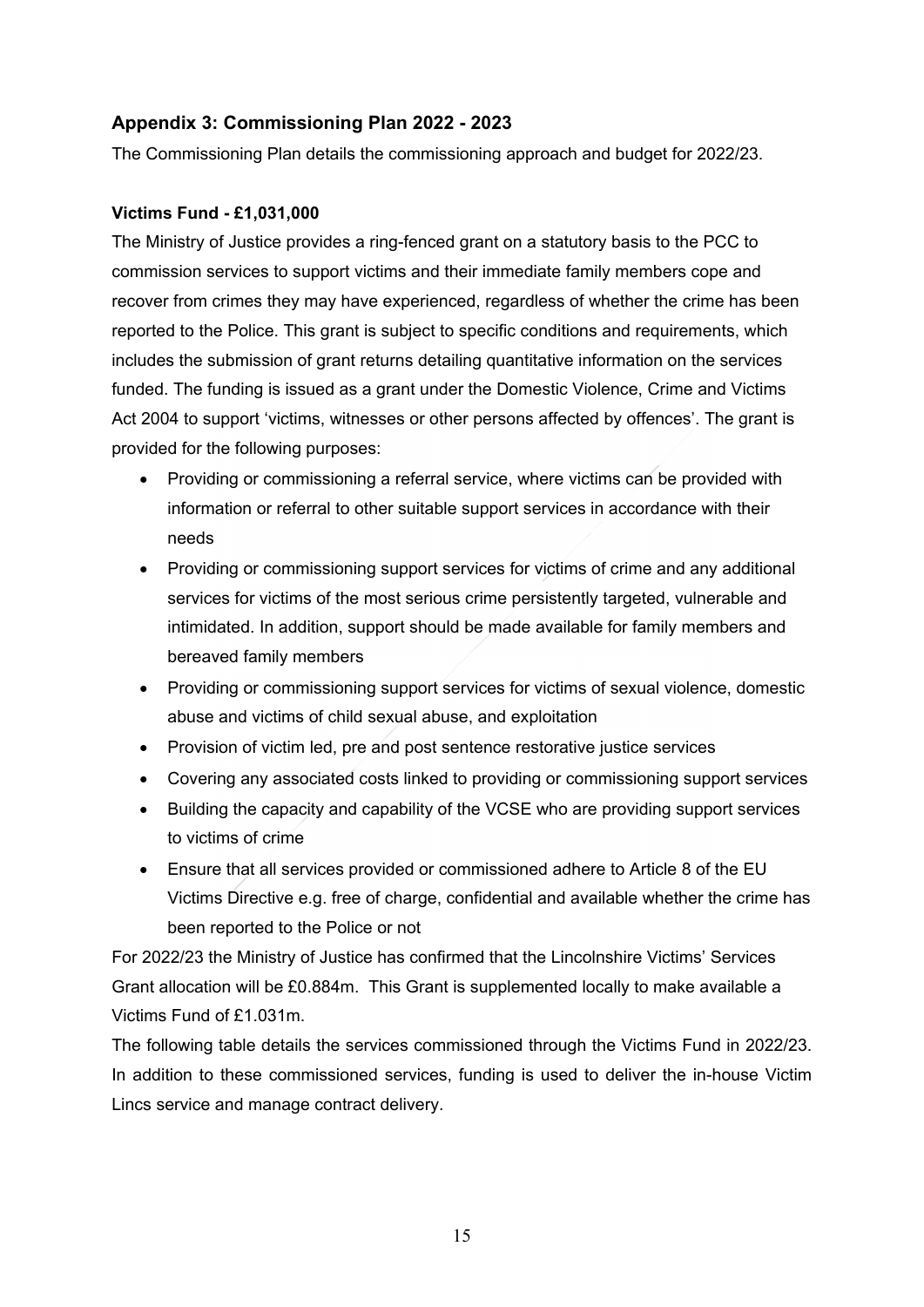# **Victims Fund Commissioning 2022/23**

| <b>Service Name</b>    | <b>Current</b>        | <b>Provision</b>       | <b>Start Date</b> | <b>End Date</b>      | How service is                            | 2022/23      |
|------------------------|-----------------------|------------------------|-------------------|----------------------|-------------------------------------------|--------------|
|                        | Delivery Org.         |                        |                   |                      | commissioned                              | budget $(E)$ |
| Victim Support         | <b>Victim Support</b> | Generic victim         | 01/10/2018        | 31/03/2022 (1 x 12   | OJEU procurement - OPCC                   | £260,000     |
|                        |                       | support outreach       |                   | months option to     | sole funded                               |              |
|                        |                       |                        |                   | 31/03/2023)          | <b>Generic victim support</b>             |              |
|                        |                       |                        |                   |                      | outreach will be re-                      |              |
|                        |                       |                        |                   |                      | specified and                             |              |
|                        |                       |                        |                   |                      | commissioned during 2022                  |              |
|                        |                       |                        |                   |                      | for a 2023 start date                     |              |
| Children's             | Victim Support        | Support to victims     | 01/10/2021        | 30/09/2024 (2 x 12   | OJEU procurement - OPCC                   | £100,000     |
| Independent            |                       | of sexual violence     |                   | months option to     | sole funded                               |              |
| <b>Sexual Violence</b> |                       | < 18                   |                   | 01/10/2026)          |                                           |              |
| Advisor                |                       |                        |                   |                      |                                           |              |
| Children and           | <b>NUHT</b>           | <b>Sexual Assault</b>  | 01/04/2018        | 31/03/2023 (extended | OJEU procurement - NHS                    | £20,000      |
| Young People's         |                       | <b>Referral Centre</b> |                   | to 31/03/2025)       | England led with Lincolnshire             |              |
| <b>Sexual Assault</b>  |                       | for $<$ 18             |                   |                      | OPCC contribution.                        |              |
| <b>Referral Centre</b> |                       |                        |                   |                      | Partnership agreement in                  |              |
|                        |                       |                        |                   |                      | place.                                    |              |
| Spring Lodge           | <b>LPFT</b>           | <b>Sexual Assault</b>  | 01/04/2018        | 31/03/2023 (extended | OJEU<br>procurement - NHS                 | £75,000      |
| <b>SARC</b>            |                       | <b>Referral Centre</b> |                   | to 31/03/2025)       | England led with Lincolnshire             |              |
|                        |                       | for $>18$              |                   |                      | <b>OPCC</b><br>contribution<br>$(50\%)$ . |              |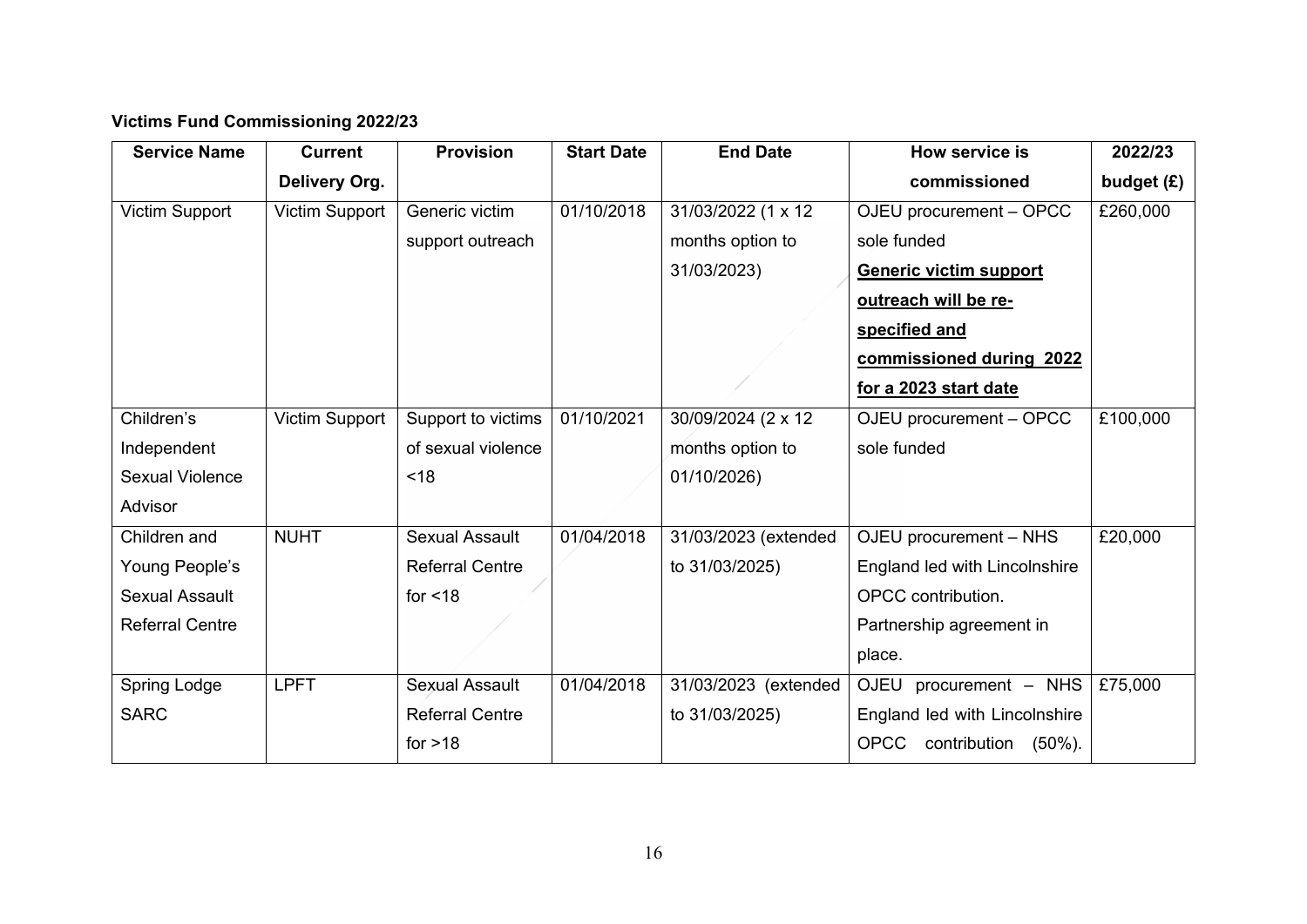| <b>Service Name</b>     | <b>Current</b>       | <b>Provision</b>    | <b>Start Date</b> | <b>End Date</b>      | How service is                 | 2022/23      |
|-------------------------|----------------------|---------------------|-------------------|----------------------|--------------------------------|--------------|
|                         | Delivery Org.        |                     |                   |                      | commissioned                   | budget $(E)$ |
|                         |                      |                     |                   |                      | Partnership<br>in<br>agreement |              |
|                         |                      |                     |                   |                      | place.                         |              |
| Independent             | <b>LPFT</b>          | Support to victims  | 01/04/2018        | 31/03/2023 (extended | OJEU procurement - NHS         | £85,000      |
| <b>Sexual Violence</b>  |                      | of sexual violence  |                   | to 31/03/2025)       | England led aligned to SARC    |              |
| Advisor                 |                      | < 18                |                   |                      | but solely OPCC funded.        |              |
|                         |                      |                     |                   |                      | Partnership<br>agreement<br>in |              |
|                         |                      |                     |                   |                      | place.                         |              |
| <b>Rape Crisis</b>      | <b>Rape Crisis</b>   | Support to victims  | 01/04/2022        | 31/03/2023           | <b>Grant funded</b>            | £43,000      |
|                         |                      | of sexual violence  |                   |                      |                                |              |
|                         |                      | (all age)           |                   |                      |                                |              |
| Hospital                | Lincolnshire         | Support to victims  | 01/04/2021        | 31/03/2023           | Partnership agreement -        | £43,600      |
| Independent             | County               | of domestic         |                   |                      | year 2 of 2                    |              |
| Domestic                | Council              | abuse               |                   |                      |                                |              |
| <b>Violence Advisor</b> |                      |                     |                   |                      |                                |              |
| Restorative             | Restorative          | Access to           | 01/04/2021        | 31/03/2024 (2 x 12   | OJEU procurement - OPCC        | £100,000     |
| Justice                 | <b>Solutions CIC</b> | restorative justice |                   | month option to      | sole funded                    |              |
|                         |                      |                     |                   | 31/03/2026)          |                                |              |
| <b>Hate Crime</b>       | Stop Hate            | Hate crime          | 01/10/2021        | 30/09/2022           | <b>Grant funded</b>            | £10,600      |
| Prevention              |                      | reporting and       |                   |                      |                                |              |
|                         |                      | support to victims  |                   |                      |                                |              |
| <b>Total</b>            |                      |                     |                   |                      |                                | £737,200     |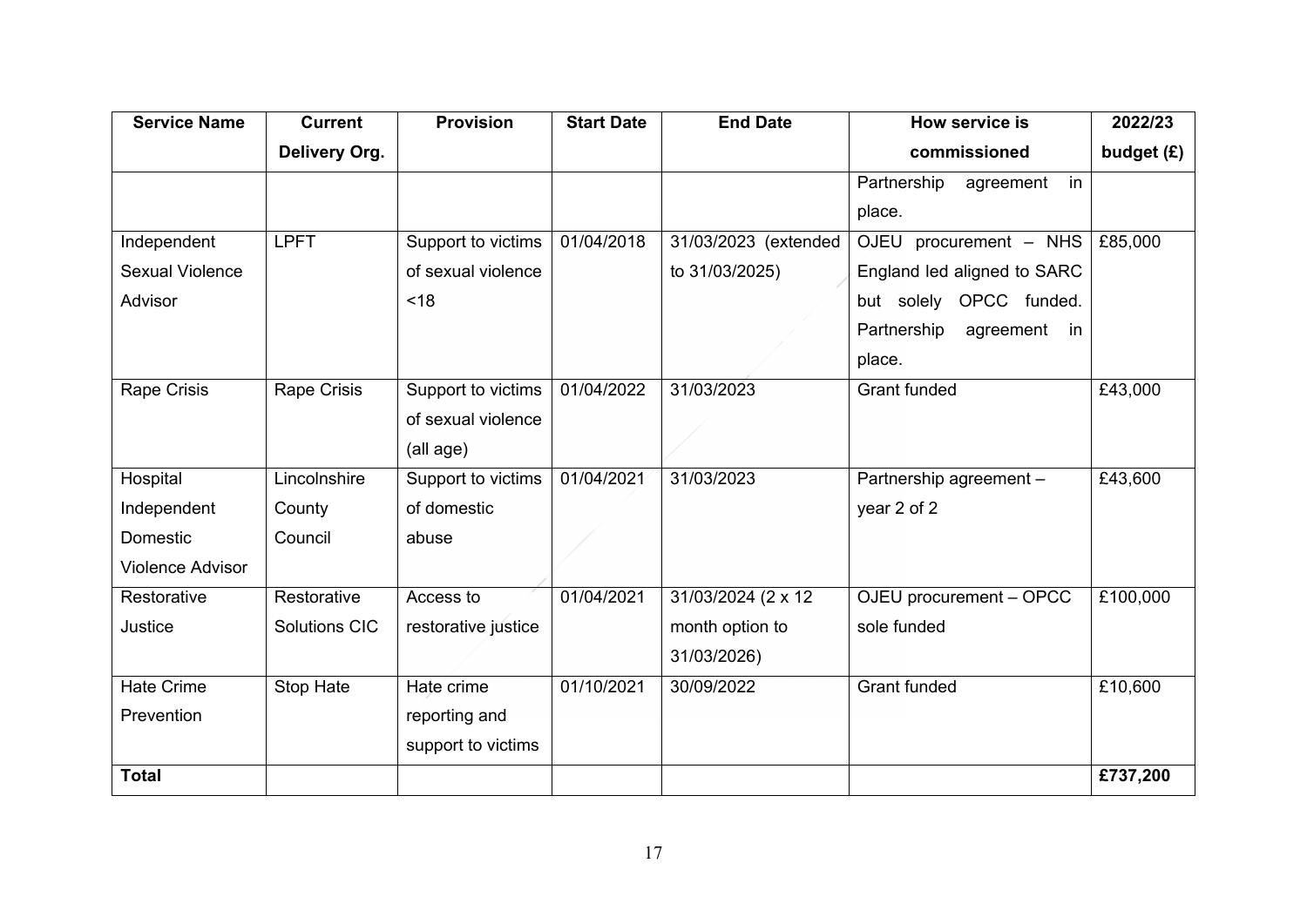#### **Community Safety Fund - £556,000**

The Community Safety Fund allocation comes from Police Main Grant. The funds are used by the PCC to commission specific services that are delivered outside of policing, to meet the priorities set out in his Police and Crime Plan and to respond to emerging threats. Services can be commissioned solely by the PCC or jointly with other partners.

In accordance with Section 143 of the Antisocial Behaviour, Crime and Policing Act 2014, all awards from the Community Safety fund must address one or more of the following:

- Crime and disorder reduction, including antisocial behaviour, in communities and neighbourhoods
- $\bullet$ Reducing the misuse of drugs, alcohol and other substances
- Reducing re-offending
- $\bullet$  Helping victims, witnesses or other people affected by crime and antisocial behaviour (where services are not already being commissioned by the PCC)

The following table details the services commissioned through the Community Safety Fund in 2022/23. In addition, consultation services will be specified and commissioned in 2022.

| <b>Service</b> | <b>Current</b> | <b>Provision</b>                      | <b>Start Date</b> | <b>End Date</b>   | How service is | 2021/22      |
|----------------|----------------|---------------------------------------|-------------------|-------------------|----------------|--------------|
| Name/Area      | Delivery Org.  |                                       |                   |                   | commissioned   | budget $(E)$ |
| Youth          | Lincolnshire   | Contribution to Lincolnshire Youth    | April 2022        | <b>March 2023</b> | Partnership    | £172,900     |
| Offending      | County         | Offending Service                     |                   |                   | Agreement      |              |
| Service (YOS)  | Council        |                                       |                   |                   |                |              |
| Lincolnshire   | Lincolnshire   | Contribution to costs of Lincolnshire | April 2022        | <b>March 2023</b> | Partnership    | £74,933      |
| Children's     | County         | Children's Safeguarding Partnership   |                   |                   | Agreement      |              |
| Safeguarding   | Council        |                                       |                   |                   |                |              |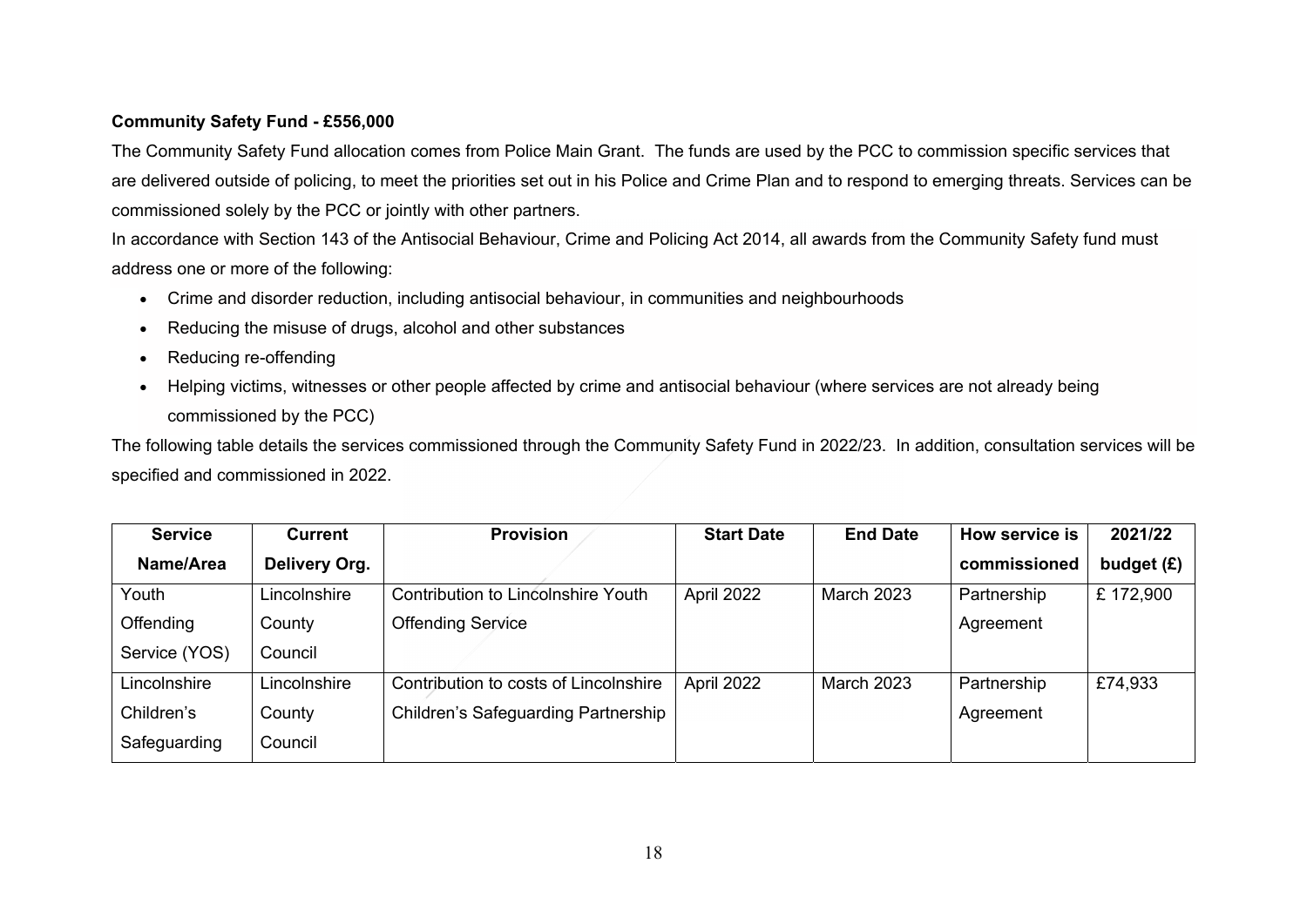| <b>Service</b>      | <b>Current</b> | <b>Provision</b>                      | <b>Start Date</b> | <b>End Date</b>   | How service is | 2021/22      |
|---------------------|----------------|---------------------------------------|-------------------|-------------------|----------------|--------------|
| Name/Area           | Delivery Org.  |                                       |                   |                   | commissioned   | budget $(E)$ |
| Partnership         |                |                                       |                   |                   |                |              |
| (LSCP)              |                |                                       |                   |                   |                |              |
| Lincolnshire        | Lincolnshire   | To meet shared costs of serious       | April 2022        | March 2023        | Partnership    | £6,000       |
| Children's          | County         | case reviews.                         |                   |                   | Agreement      |              |
| Safeguarding        | Council        |                                       |                   |                   |                |              |
| Partnership         |                |                                       |                   |                   |                |              |
| (LSCP)              |                |                                       |                   |                   |                |              |
| Lincolnshire        | Lincolnshire   | Contribution to costs of Lincolnshire | April 2022        | March 2023        | Partnership    | £45,000      |
| Safeguarding        | County         | <b>Adult Safeguarding Board</b>       |                   |                   | Agreement      |              |
| <b>Adults Board</b> | Council        |                                       |                   |                   |                |              |
| (LSAB)              |                |                                       |                   |                   |                |              |
| LCC Safer           | Lincolnshire   | To meet shared costs of Domestic      | April 2022        | <b>March 2023</b> | Partnership    | £4,400       |
| Communities         | County         | <b>Homicide Reviews</b>               |                   |                   | Agreement      |              |
|                     | Council        |                                       |                   |                   |                |              |
| <b>LCC Safer</b>    | Lincolnshire   | Contribution to Domestic Abuse -      | April 2022        | <b>March 2023</b> | Partnership    | £22,000      |
| Communities         | County         | Strategic Management /DA co-          |                   |                   | Agreement      |              |
|                     | Council        | ordination/training                   |                   |                   |                |              |
|                     |                | /Multi-agency risk assessment         |                   |                   |                |              |
|                     |                | conferences                           |                   |                   |                |              |